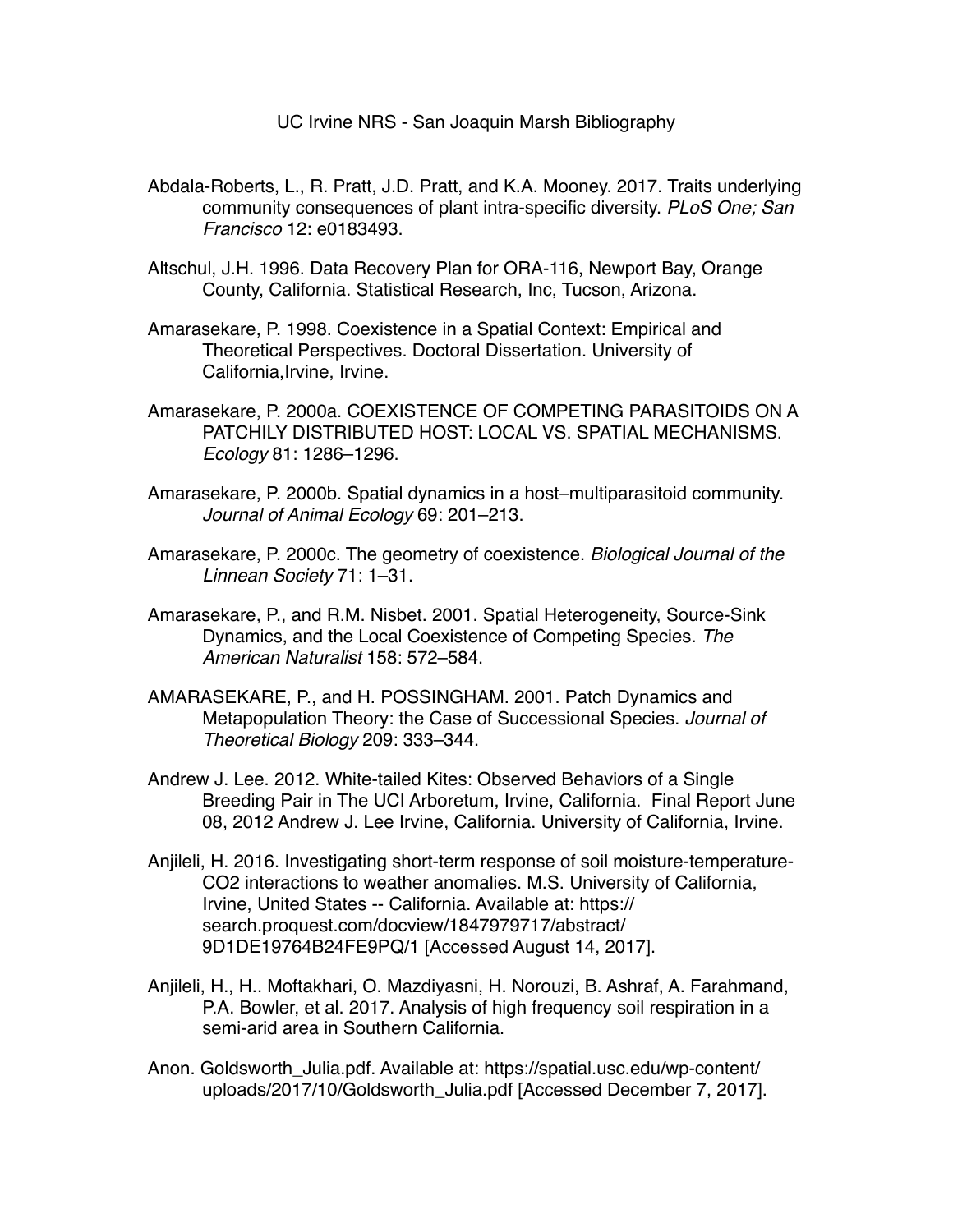- Askarizadeh, A., M.A. Rippy, T.D. Fletcher, D.L. Feldman, J. Peng, P. Bowler, A.S. Mehring, et al. 2015. From Rain Tanks to Catchments: Use of Low-Impact Development To Address Hydrologic Symptoms of the Urban Stream Syndrome. *Environmental Science & Technology* 49: 11264– 11280.
- Atwood, J.L., D.R. Bontrager, M. Fugagli, R. Hirsch, D. Kamada, M. Madden, C. Reynolds, et al. 1998. Population dynamics, dispersal, and demography of California gnatcatchers and cactus wrens in coastal southern California (1997 progress report). Manomet Center for Conservation Sciences, Manomet, Massachusetts.
- Atwood, J.L., D.R. Bontrager, R. Hirsch, M. Madden, and P.A. Bowler. 1998. Population dynamics, dispersal, and demography of California gnatcatchers in Orange Co, California (1998 progress report). Manomet Center for Conservation Sciences and University of California, Irvine, Manomet, Massachusetts and Irvine California.
- Bangs, M.J., A.R. Barr, S.E. Cope, A.C. Morrison, and P. Guptavanij. Assessment of Adult Mosquito Populations in a Freshwater Marsh in Southern California by Various Trapping Methods. University of California, Los Angeles.
- Barnum, K., and S. Franks. 2013. Seed extracts impede germination in Brassica rapa plants.
- Barr, A.R., A.C. Morrison, P. Guptavanij, M.J. Bangs, and S.E. Cope. 1986. Parity rates of mosquitoes collected in the San Joaquin Marsh. *Proceedings and papers of the annual conference of the California Mosquito and Vector Control Association (USA)*. Available at: http://agris.fao.org/agris-search/ search.do?recordID=US8745550 [Accessed December 7, 2017].
- Barreneche, R. 2005. FDA at Irvine. Edizioni Press, New York City, New York.
- Baythavong, B.S., M.L. Stanton, and K.J. Rice. 2009. Understanding the consequences of seed dispersal in a heterogeneous environment. *Ecology* 90: 2118–2128.

Berschauer, D.P. 1992. Is the Endangered Species Act endangered? 991 1017.

- Bijoor, N.S., D.E. Pataki, A.V. Rocha, and M.L. Goulden. 2011. The application of δ18O and δD for understanding water pools and fluxes in a Typha marsh. *Plant, Cell & Environment* 34: 1761–1775.
- Bontrager, D.R., D. Kamada, M. Madden, J.L. Atwood, and P.A. Bowler. 1909. Population dynamics, dispersal, and demography of California gnatcatchers in Orange Co, California. University of California Irvine,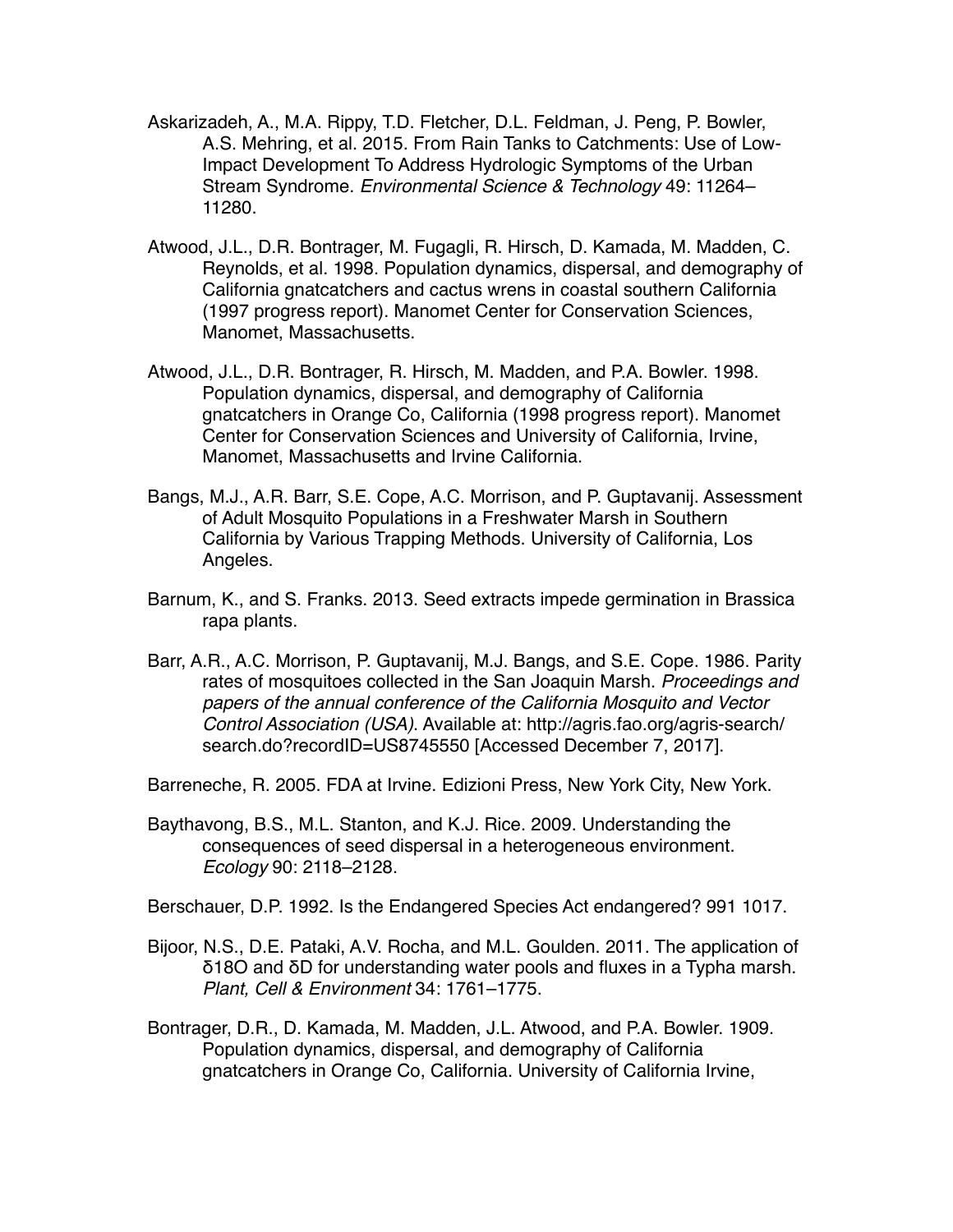Irvine, California.

- Bowler, P. 2016a. Applied Ecology in Restoration and Mitigation Sites In Southern California. *In* Work Practicum and Marine Biomonitoring., 138. A.V. Zhirmunsky Institute of Marine Biology. Available at: http:// www.biosoil.ru/BSA2016/.
- Bowler, P. 2016b. The University of California Natural Reserve System's History and the UCNRS San Joaquin Marsh Story. *In* 3rd International Symposium of the Benthological Society of Asia. Vladivostok, Russian Federation., 41. Available at: http://www.biosoil.ru/BSA2016/.
- Bowler, P.A. 2008. Artichoke as an ecological resource and its utility as a precursor to restoration (California). *Ecological Restoration* 26: 7–8.
- Bowler, P.A. 1992. Biodiversity conservation in Europe and North America. II. Shrublands in defense of disturbed land. *Ecological Restoration* 10: 144– 149.
- Bowler, P.A. 1990a. Coastal sage scrub restoration. I. The challenge of mitigation. *Restoration and management notes (USA)*78–82.
- Bowler, P.A. 2000. Ecological Restoration of Coastal Sage Scrub and Its Potential Role in Habitat Conservation Plans. *Environmental Management* 26: S85–S96.
- Bowler, P.A. 1999a. New directions in coastal sage scrub restoration Coastal Sage Scrub Restoration. *In* 15–20.
- Bowler, P.A. 1999b. Non-native and Native Vascular Plant Congeners: Sympatric without a (Natural) Cause. 73–82.
- Bowler, P.A. 1989. Notes on the Avifauna of the University of California, Irvine Campus With a Preliminary Checklist of the Birds on the Campus by C Hood and D Willick. University of California, Irvine, Irvine.
- Bowler, P.A. 1990b. Riparian Woodland: An Endangered Habitat in Southern California A. Schoenherr [ed.],. *Endangered Plant Communities of Southern California*80–97.
- Bowler, P.A. 1999c. Species richness and coastal sage scrub restoration Pp In. *In* E. Read [ed.], 39857. The Society for Ecological Restoration, California Chapter, California.
- Bowler, P.A. 1999d. Transplantation of Understory Bulbs, Grasses, Lichens and Bryophytes in Coastal Sage Scrub Restoration. 82–83.
- Bowler, P.A., and D. Bramlet. 2002. Vascular plants of the University of California, Irvine Ecological Preserve. *Crossoma, Journal of the Southern California*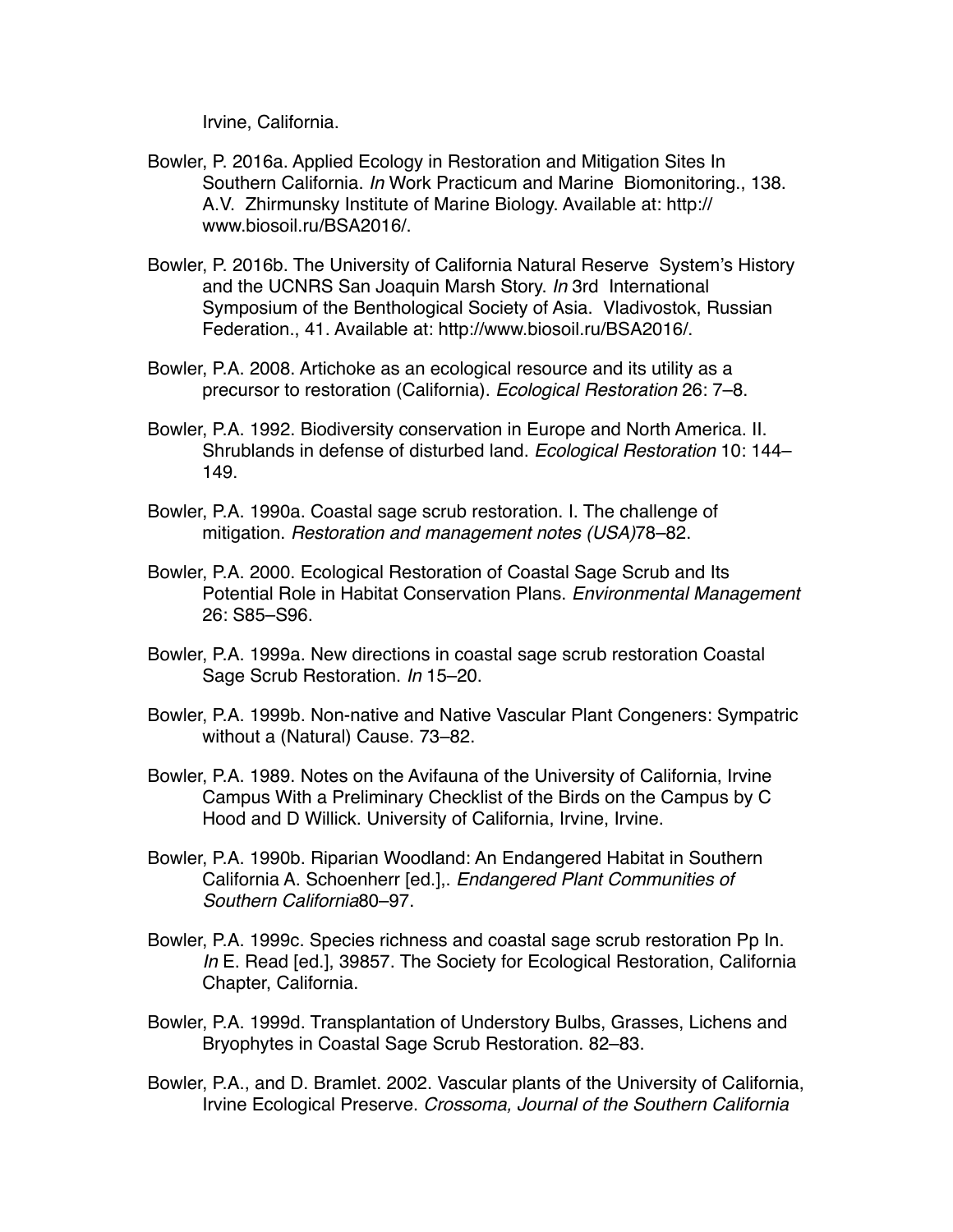*Botanists, Inc.* 22: 27–49.

- Bowler, P.A., W. Bretz, T. Bradley, and J.P. Webb. 1985. The impact of integrated mosquito control strategies on freshwater marsh ecosystems in southern California Mosquito Control Research. 102–104.
- Bowler, P.A., and S. Brown. 1985. Areas of Critical Environmental Concern in Orange County, California. Sea and Sage Audubon Society, Orange County, California.
- Bowler, P.A., and C.A. Hager. 2000. Experimental salvage for transplanting a rare California plant: Southern Tarplant (California). 268–269.
- Bowler, P.A., T.P. Johnson, and W.J. Mautz. 1996. Flash-freezing using cold fluids: field and laboratory methods for preventing retraction of snails during fixation. *Journal of Molluscan Studies* 62: 124–126.
- Bowler, P.A., F.G. Kaiser, and T. Hartig. 1999. A Role for Ecological Restoration Work in University Environmental Education. *The Journal of Environmental Education* 30: 19–26.
- Bowler, P.A., K.B. Pierce, V. Beauchamp, and T. Tasbshouri. 2000. Translocation and grafting of adult coastal cholla (Opuntia prolifera) and prickly pear (Opuntia littoralis) as mitigation for cactus wren habitat loss in burned areas. *In* J. E. Keeley, M. Baer-Keeley, and C. J. Fotheringham [eds.], 271–274. U.S. Geological Survey, Sacramento, California.
- Bowler, P.A., and R. Riefner. 1990. A Preliminary Lichen Checklist for the University of California, Irvine, Campus and the San Joaquin Wetlands. *Crossosoma, Journal of the Southern California Botanists, Inc.* 16: 1–10.
- Bowler, P.A., and A. Wolf. 1994. Exotic Plants in Mediterranean Climate Wetlands. 75–84.
- Bowler, P.A., and A. Wolf. 1993. Vascular Plants of the San Joaquin Freshwater Marsh Reserve Angiosperms - Flowering Plants. 36432.
- Bowler, P.A., A. Wolf, and L. Bradley. 1995. A Checklist of the Wetland Indicator Species in Orange County, California. *Crossosoma, Journal of the Southern California Botanists, Inc.* 21: 1–39.
- Bowler, P.A., A. Wolf, H.V. Pham, M.A. Archer, A.S. Bak, M. Bedaux, A. Chun, et al. 1994. Transplantation of Coastal Sage Scrub Seedlings from Natural Stands as a New Technique in Restoration. *Restoration Management Notes* 12: 87–88.

Bradley, T. 1999a. Biodiversity and Public Health: A Win-Win Situation. *In* A-20.

Bradley, T. 1987. Mosquito larvae in the San Joaquin freshwater marsh: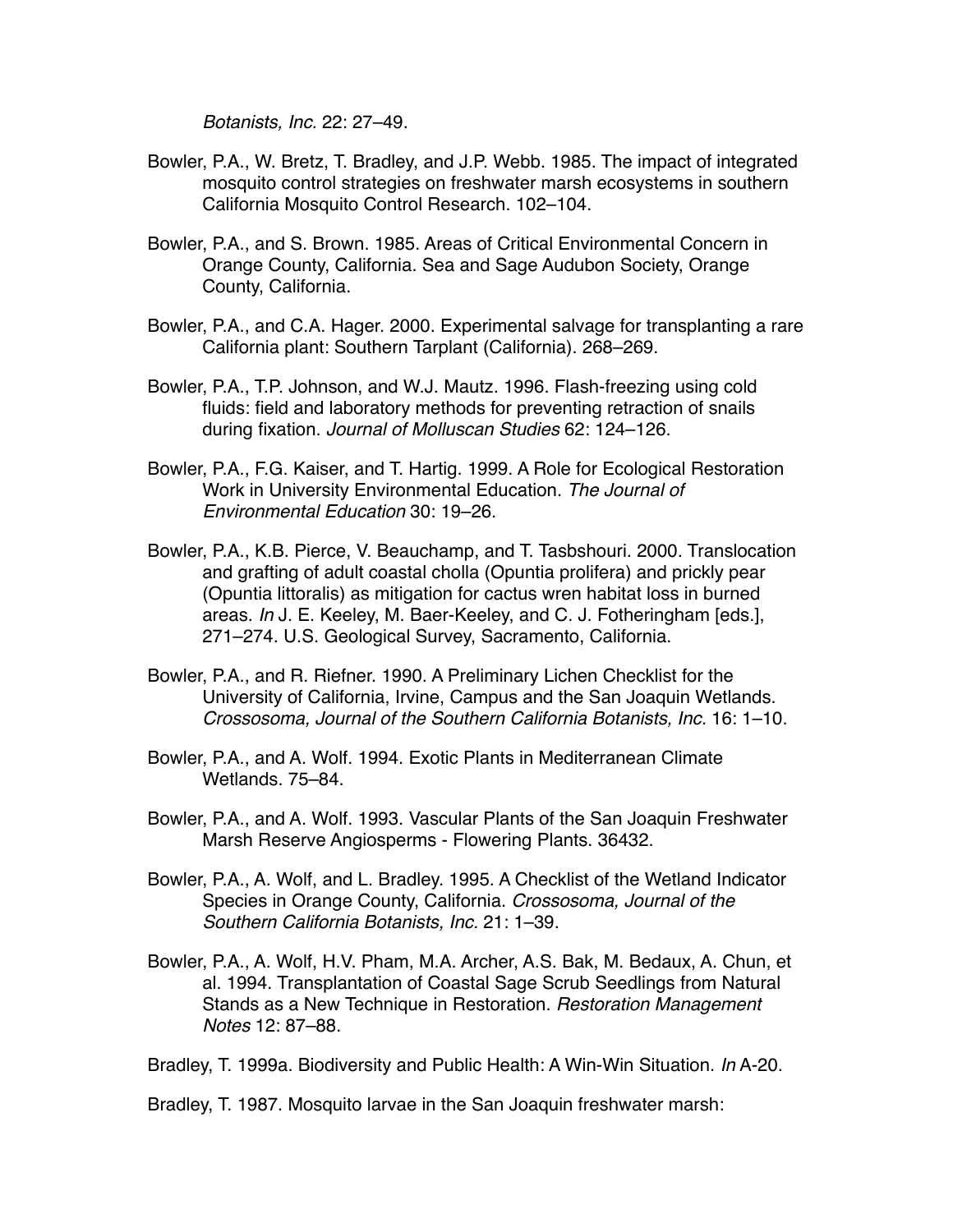Techniques for integrated pest management. 56–58.

- Bradley, T., R. Berkelhamer, and W.L. Bretz. 1986. Ecological studies to develop integrated techniques for mosquito control In freshwater marshes. 46–47.
- Bradley, T.J. 1999b. Biodiversity versus public health: A win-win situation. *In* A.20- A.21. American Association for the Advancement of Science, Anaheim, CA, USA.
- Brandt, J. 1977. Birding at San Joaquin Marsh. 4.
- Bretz, W.L., R. Berkelhamer, and T. Bradley. 1985. Developing integrated strategies for mosquito control in freshwater marshes. 75–77.
- Bull, J. 1909. The marsh: preserving the preserve. 8th ed.
- Byron, E., and G. Santolo. 2010. Draft Technical Memorandum. Selenium Monitoring Results: Fish and Bird Egg Tissue Chemistry, Newport Bay Watershed. CH2MHill.
- Chambers Group Inc. 1994. North Campus Development. the Office of Campus and Environmental Planning, University of California, Irvine, Irvine, California.
- Church Engineering. 1989. Hydrology Study: Park Place and Mola Development, 2 year runoff from onsite to marsh area at Michelson Drive and Carlson Avenue.
- Compton, P.G. 1978. Responses to Decreasing Water Ration by Individuals From Desert and Coastal Populations of Neotoma lepida. Masters Dissertation. University of California, Irvine., Irvine.
- Conkelton, S. 1984. University of California Directory of Photographic Collections Compiled for the California Museum of Photography. California Museum of Photography, University of California, Riverside, Riverside.
- Cope, S.E., A.R. Barr, M.J. Bangs, A.C. Morrison, and P. Guptavanij. 1986. Human bait collections of mosquitoes in a southern California freshwater marsh. *Proceedings and papers of the annual conference of the California Mosquito and Vector Control Association (USA)*. Available at: http:// agris.fao.org/agris-search/search.do?recordID=US8745548 [Accessed December 7, 2017].
- Cummings, R., G. Williams, E. Weis, M. Robinson, A. Mills, R. Havickhorst, T. Su, et al. 2005. Population dynamics of Culex mosquitoes and adulticiding spray efficacy at three ecological reserves in Orange County, California. *Proceedings California Mosquito and Vector Control Association* 73: 108– 111.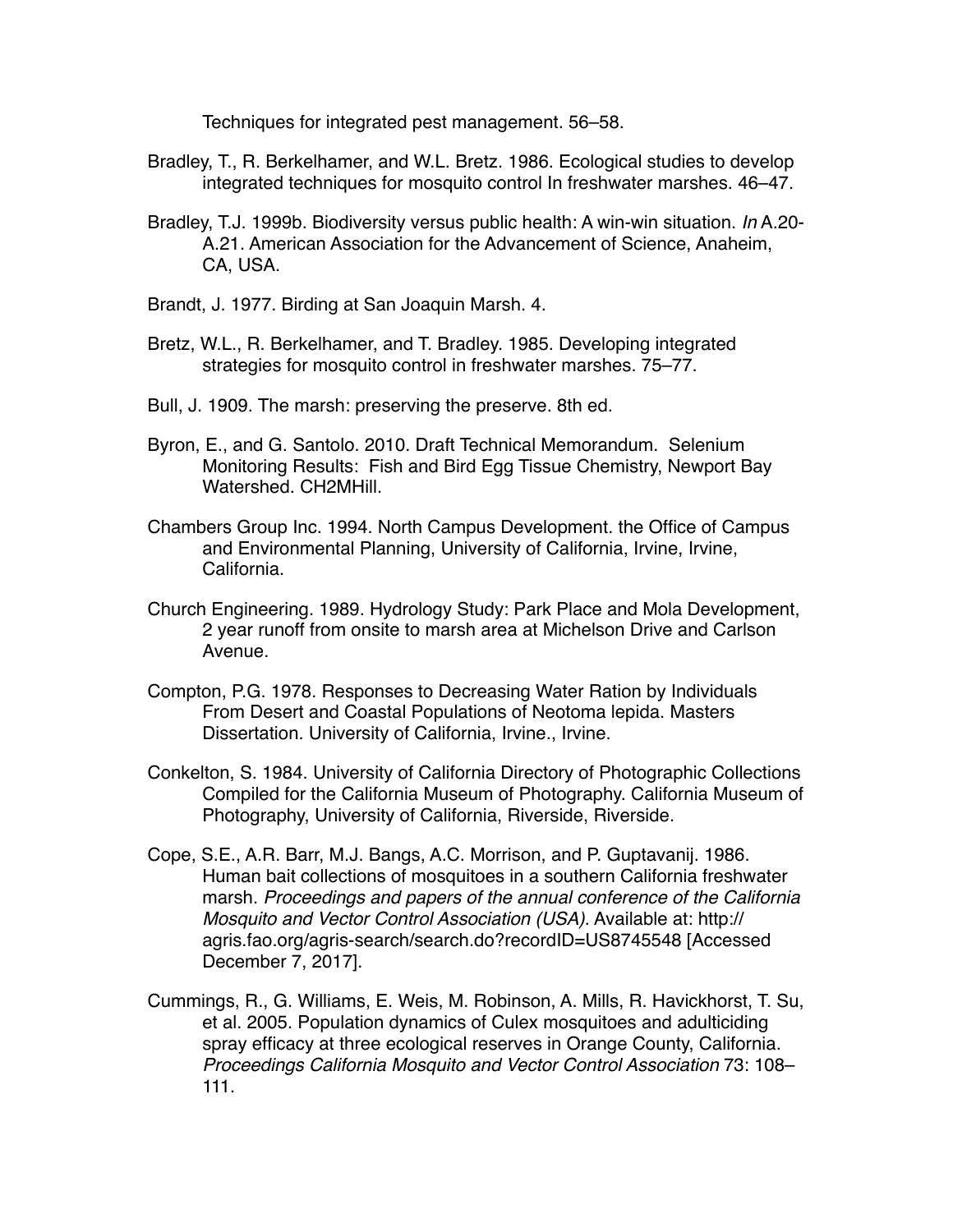- Czimczik, C.I., K.K. Treseder, M.S. Carbone, and S.E. Trumbore. 2005. Radiocarbon – a low-impact tool to study nutrient transport by soil fungi under field conditions. *New Phytologist* 166: 595–600.
- Davis, O.K. 1998a. Pollen Analysis of San Joaquin Marsh, Orange County, California. Statistical Research, Inc., Tucson, Arizona.
- Davis, O.K. 1990. Pollen analysis of the San Joaquin Marsh for the San Joaquin Hills Transportation Corridor Archeological Test Excavation Project. Transportation Corridor Agencie, Costa Mesa, California.
- Davis, O.K. 1998b. Pollen and Macrofossil Analysis of CA-ORA-116 near San Joaquin Marsh, Orange County, California. Statistical Research, Inc., Tucson, Arizona.
- Davis, O.K. 1992. Rapid climatic change in coastal southern California inferred from pollen analysis of San Joaquin Marsh. *Quaternary Research* 37: 89– 100.
- Davis, O.K., J. Jirikowic, and R.M. Kalin. 1992. Radiocarbon Record of Solar Variability and Holocene Climatic Change in Coastal Southern California. *In* 14 p.
- Dixon, P.S., and J. Scherfig. 1981. A study of water quality in the San Joaquin Marsh. Water Resources Laboratory - University of California Irvine, Irvine, California.
- Fahimipour, A.K., and K.E. Anderson. 2015. Colonisation rate and adaptive foraging control the emergence of trophic cascades. *Ecology Letters* 18: 826–833.
- Fiedler, P., S. Rumsey, and K. Wong eds. . 2013a. San Joaquin Marsh Reserve. *In* Greater than the Sum: The Environmental Legacy of the UC Natural Reserve System., 201–206. University of California Press.
- Fiedler, P.L., S.G. Rumsey, and K.M. Wong eds. . 2013b. San Joaquin Marsh Reserve. *In* The Environmental Legacy of the UC Natural Reserve System, 201–206. University of California Press.
- Fleming-Singer, M.S., and A.J. Horne. 2006. Balancing wildlife needs and nitrate removal in constructed wetlands: The case of the Irvine Ranch Water District's San Joaquin Wildlife Sanctuary. *Ecological Engineering* 26: 147– 166.
- Franke, D.M. 2003. Resistance and phenology in Brassica rapa: Multiple factors influence damage and its fitness impacts.
- Franke, D.M., A.G. Ellis, M. Dharjwa, M. Freshwater, M. Fujikawa, A. Padron, and A.E. Weis. 2006. A Steep Cline in Flowering Time for Brassica rapa in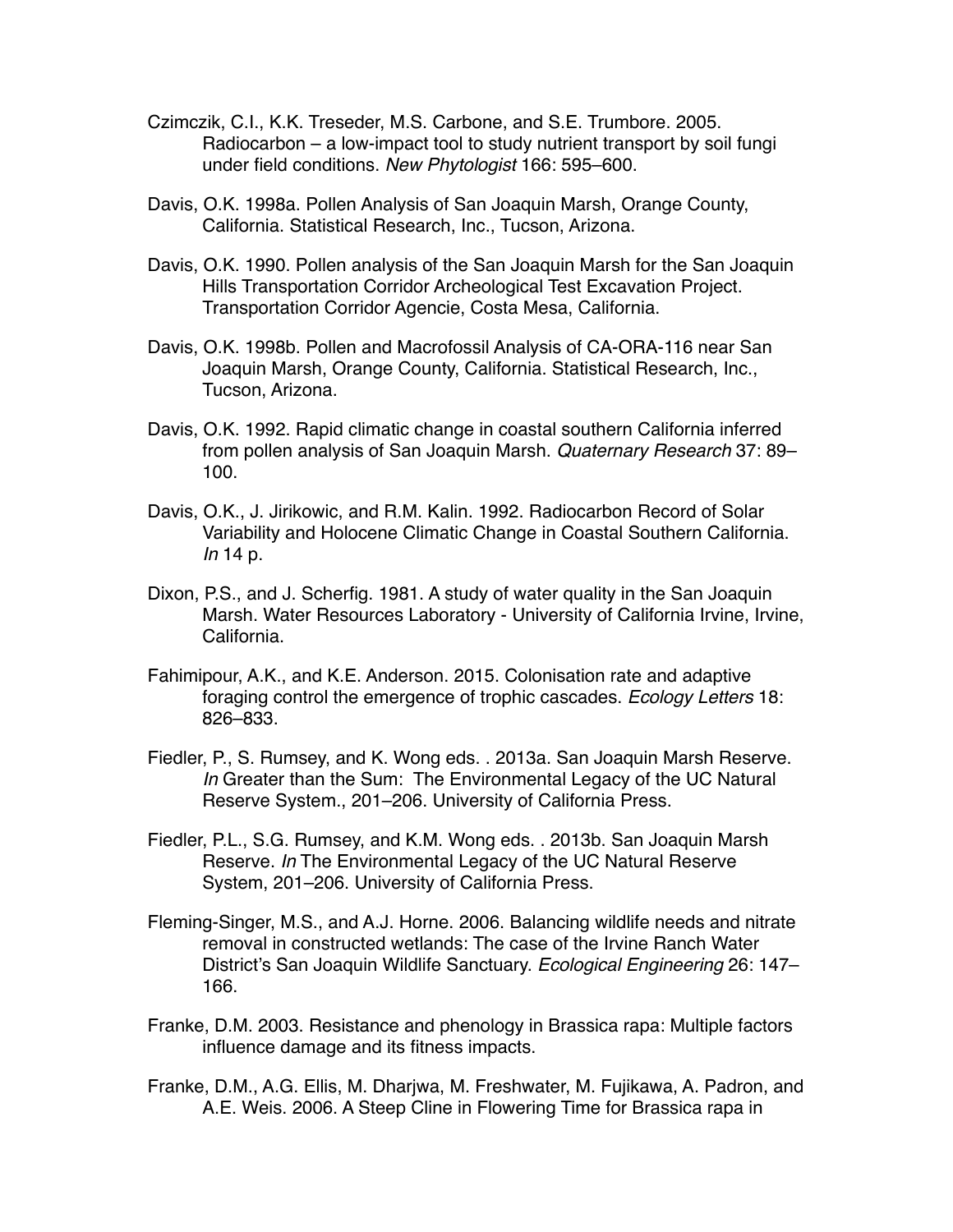Southern California: Population‐Level Variation in the Field and the Greenhouse. *International Journal of Plant Sciences* 167: 83–92.

- Franks, S.J. 2011. Plasticity and evolution in drought avoidance and escape in the annual plant Brassica rapa. *New Phytologist* 190: 249–257.
- Franks, S.J., S. Sim, and A.E. Weis. 2007. Rapid evolution of flowering time by an annual plant in response to a climate fluctuation. *Proceedings of the National Academy of Sciences* 104: 1278–1282.
- Franks, S.J., and A.E. Weis. 2008. A change in climate causes rapid evolution of multiple life-history traits and their interactions in an annual plant. *Journal of Evolutionary Biology* 21: 1321–1334.
- Galvin, P., and H. Associates. 2002. Avian surveys at the UC Natural Reserve Systems San Joaquin Marsh Reserve and Ecological Preserve. UC Natural Reserve System.
- Glenn Lukos Associates. 1994. Conceptual mitigation plan for impacts to areas with the jurisdiction of the US Army Corps of Engineers pursuant to Section 404 of the Clean Water Act and the California Coastal Commission pursuant to Section 30233(a) of the California Coastal Act and the California Department of Fish and Game pursuant to Chapter 6, Section 1603 of the California Fish and Game Code Hoag Memorial Hospital Presbyterian Master Plan, Orange County, California. Hoag Memorial Hospital, Orange County, California.
- Glenn Lukos Associates. 1997. First Annual Monitoring Report for 608-Acre Freshwater Marsh Creation at the San Joaquin Freshwater Marsh Reserve Pursuant to California Department of Fish and Game Streambed Alteration Agreement Number 5-306-93 and United States Army Corps of Engineers Authorization Number 93-00858-BH. San Joaquin Freshwater Marsh Reserve.
- Glenn Lukos Associates. 1998. Second Annual Monitoring Report for 608-Acre Freshwater Marsh Creation at the San Joaquin Freshwater Marsh Reserve Pursuant to California Department of Fish and Game Streambed Alteration Agreement Number 5-306-93 and United States Army Corps of Engineers Authorization Number 93-00858-BH. San Joaquin Freshwater Marsh Reserve.
- Glenn Lukos Associates. 1999. Third Annual Monitoring Report for 608-Acre Freshwater Marsh Creation at the San Joaquin Freshwater Marsh Reserve Pursuant to California Department of Fish and Game Streambed Alteration Agreement Number 5-306-93 and United States Army Corps of Engineers Authorization Number 93-00858-BH. San Joaquin Freshwater Marsh Reserve.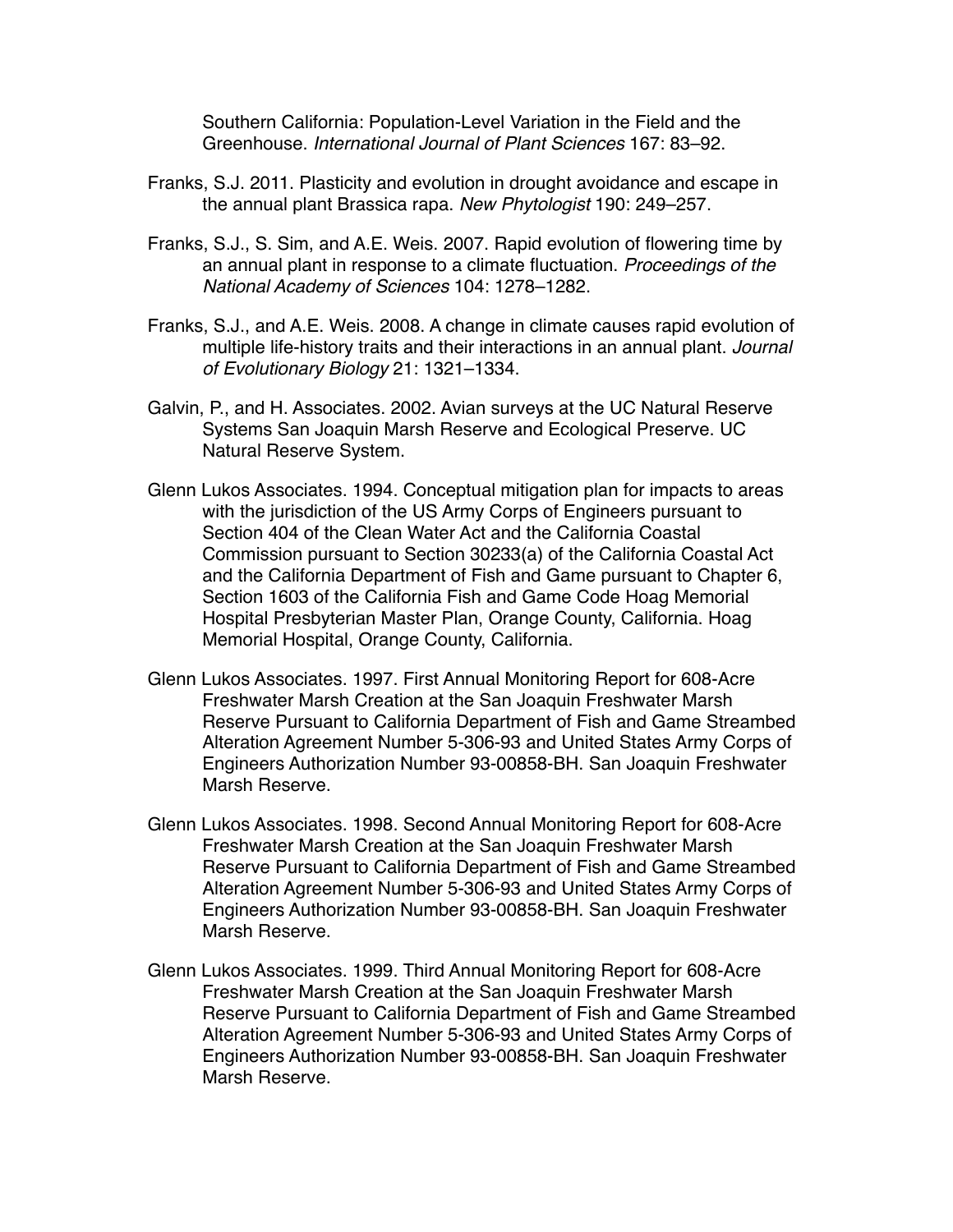- Goddard, L.B., A.E. Roth, W.K. Reisen, and T.W. Scott. 2002. Vector Competence of California Mosquitoes for West Nile virus. *Emerging Infectious Diseases* 8: 1385–1391.
- Goldstein, L.J. 2010. The effect of more extreme precipitation regimes on competitive hierarchy and resistance to invasion. Ph.D. University of California, Irvine, United States -- California. Available at: https:// search.proquest.com/docview/758440149/abstract/ C2D1E8965EF54B24PQ/1 [Accessed December 19, 2017].
- Goodman, R.H. 1999. Southwestern Pond Turtle (Clemmys marmorata pallida) Project within the San Joaquin Reserve. Noble Consultants, Inc, Orange County, California.
- Goodman, R.H., Jr. 2008a. Preliminary Report on the Status of the San Joaquin Marsh Southwestern Pond Turtle (Âctinemys marmorata pallida) Population.
- Goodman, R.H., Jr. 2008b. Report on the 1st Trapping Season and Status of the San Joaquin Marsh Southwestern Pond Turtle (Actinemys marmorata pallida) Population.
- Goodman, R.H., Jr. 2008c. Report on the 2st Trapping Season and Status of the San Joaquin Marsh Southwestern Pond Turtle (Actinemys marmorata pallida) Population.
- Goulden, M.L., M. Litvak, and S.D. Miller. 2007. Factors that control Typha marsh evapotranspiration. *Aquatic Botany* 86: 97–106.
- Grenda, D.R., and C.J. Doolittle. 1998. House Pits and Middens at CA-ORA-116, Newport Bay. Statistical Research, Inc., Orange County, California.
- Griffis, R.B. 1986. San Joaquin Marsh wintering waterfowl project: Changes in the temporal patterns of wintering waterfowl use of the San Joaquin Marsh. University of California Irvine, Irvine, California.
- Gustafson, S. 1984. San Joaquin Marsh Reserve. 8.
- Ham, W. 1975. Preservation of the San Joaquin Marsh. University of California, Irvine, California.
- Hamilton, R.A., D.R. Willick, and Sea and Sage Audubon Society. 1996. The birds of Orange County, California: status and distribution. Sea & Sage Press, Sea & Sage Audubon Society, Irvine, Calif. (P.O. Box 5447, Irvine 92616-5447).
- Harmsworth Associates. 2009. 2008 Report on Avian Surveys at the UC Natural Reserve System's San Joaquin Freshwater Reserve.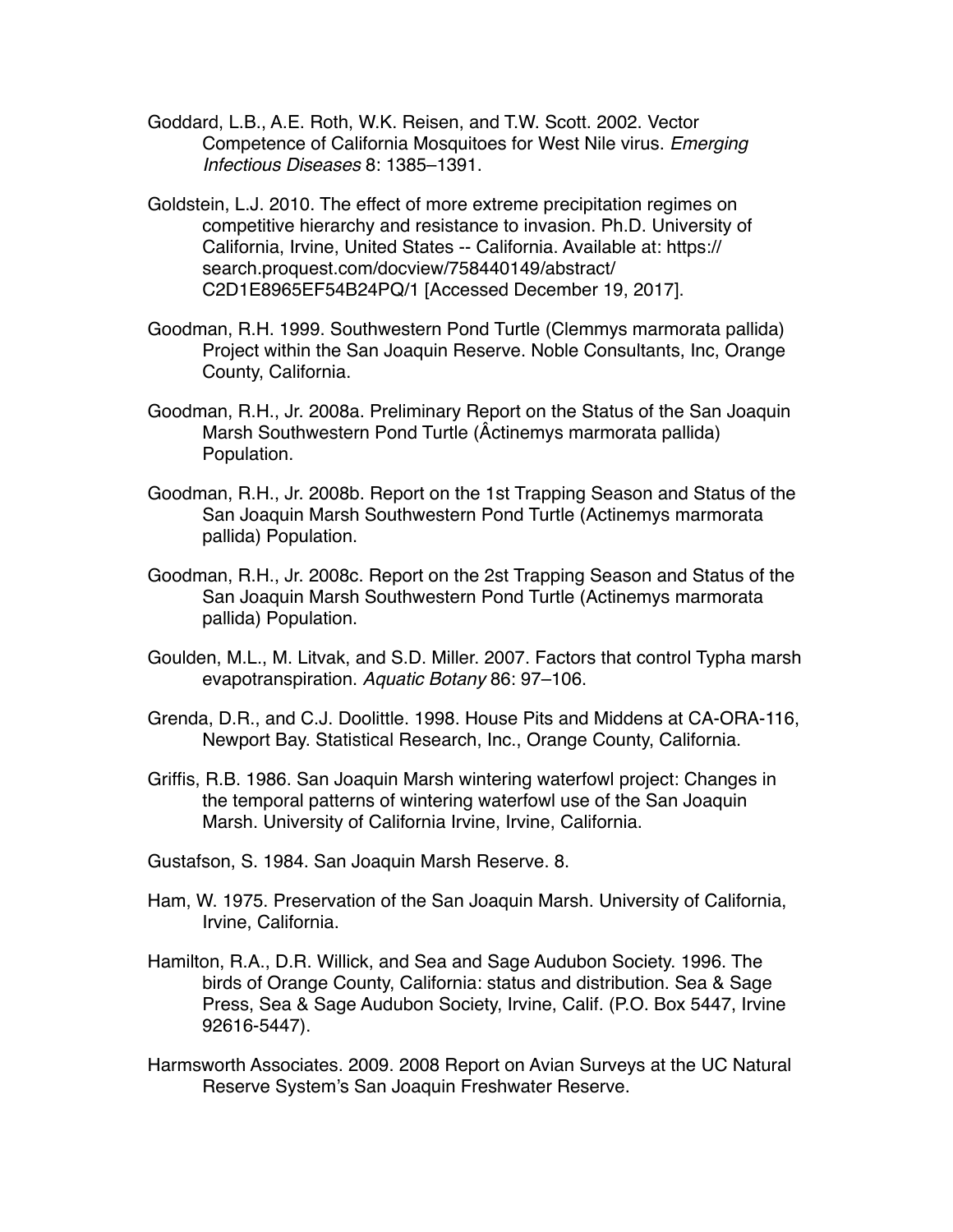- Harmsworth Associates. 2010. Post-construction Report for the Vestar Development Company Portion of the San Joaquin Marsh Phase II Restoration Project. Harmsworth Associates.
- Hartig, T., F.G. Kaiser, and P.A. Bowler. 1997. Further Development of a Measure of Perceived Environmental Restorativeness.
- Hartig, T., F.G. Kaiser, and P.A. Bowler. 2001. Psychological Restoration in Nature as a Positive Motivation for Ecological Behavior. *Environment and Behavior* 33: 590–607.
- Hartig, T., P. A. Bowler, and A. Wolf. 1994. The Psychological Ecology of Ecological Restoration. 133–137.
- Hawksworth, and Anderson. 1971. Environmental Impact Statement Campus Drive Extension.
- Hood, C., T. Siptroth, and D. Willick. 1992. A checklist of the birds of the San Joaquin Wetlands. 2.
- Hurd, G.S. 1979. Cultural Resources on the UC Irvine Campus. Office of Physical Planning, University of California Irvine, Irvine.
- Hurd, G.S. 1984. Progress Report on CA-ORO-116. University of California, Irvine - Office of Physical Planning, Irvine.
- Hurd, G.S. 1980. Test Excavation Report for CA-Ora-116. University of California, Irvine - Office of Physical Planning, Irvine.
- Hurd, G.S., and M.E. Macko. 1989. Archaeological Test Results, Significance Evaluations, and Recommendations for Mitigation of Impacts at CA-Ora-115A, -115B, -116, & -121B, University of California, Irvine, North Campus Archaeology Division, The Keith Companies. University of California, Irvine., Costa Mesa, California.
- Incorporated Toups. 1973. San Joaquin Marsh Investigation. University of California, Irvine, Irvine.
- IT Corporation. 1989. Solid Waste Assessment Test San Joaquin Road Landfill Final Report Project No 240869. County of Orange, Waste Management Program.
- J. S. Romsos. 1998. Home Range, Habitat Use, and Movements of Coyotes in a southern California Urban Environment. Master of Science Thesis. Humboldt State University, Humboldt.
- Josselyn, M., W. Martin, P. Goodwin, L. Fishbain, and Ltd.) Associates. 1997. San Joaquin Marsh Enhancement Plan Revised Plan for the University of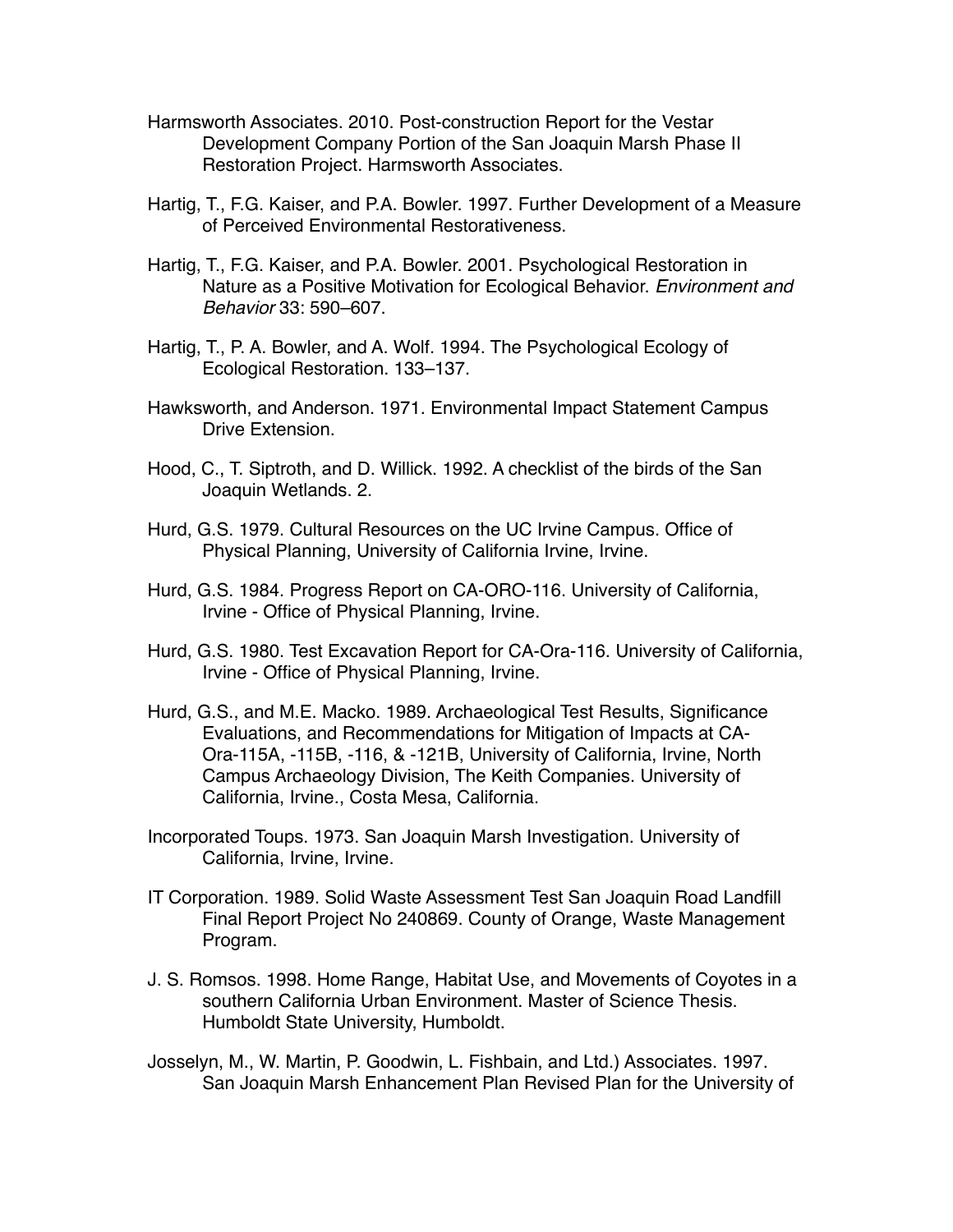California Natural Reserve System. California Coastal Conservancy.

- Kaiser, F.G., M. Ranney, T. Hartig, and P.A. Bowler. 1999. Ecological Behavior, Environmental Attitude, and Feelings of Responsibility for the Environment. *European Psychologist* 4: 59–74.
- Kaiser, F.G., and M. Wilson. 2000. Assessing People's General Ecological Behavior: A Cross-Cultural Measure1. *Journal of Applied Social Psychology* 30: 952–978.
- Kamada, D. 2008. Cactus Wren (Campylorhynchus brunneicapillus) 2007 Telemetry Study and the 2007 Monitoring Results of the 2006 Cactus Wren Translocation Study in Orange County, California.
- Koerper, H.C. 1981. Prehistoric Settlement and Subsistence in the Newport Bay and Environs. Doctoral Dissertation. University of California, Riverside., Orange County, California.
- Krupnick, G.A. 1996. The Dimensions of Floral Herbivory: Direct and Indirect Effects of Meligethes ruffimanus on the Male and Female Reproductive Success of Isomeris arborea. Doctoral Dissertation. University of California,Irvine, Irvine.
- Krupnick, G.A., and A.E. Weis. 1998. Floral herbivore effects on sex expression in n andromoneicious plant, Isomeris arborea. 151–162.
- Krupnick, G.A., and A.E. Weis. 1999. Games gone to waste: Effects of floral herbivores on male and female reproductive success in Isomeris arborea. 135–149.
- Krupnick, G.A., A.E. Weis, and D.R. Campbell. 1999. The Consequences of Floral Herbivory for Pollinator Service to Isomeris arborea. *Ecology* 80: 125–134.
- L. P. Leavitt & Associates. 1977. Construction Documents for Preservation of San Joaquin Fresh Water Marsh Project No 993080. University of California Irvine Campus, Irvine, Irvine.
- Lee, X., M.L. Goulden, D.Y. Hollinger, A. Barr, T.A. Black, G. Bohrer, R. Bracho, et al. 2011. Observed increase in local cooling effect of deforestation at higher latitudes. *Nature* 479: 384–387.
- Lits, J. 2016. Compilation of Film Projects. Submitted in Partial Satisfaction of the Requirements for the Degree of Master in Biological Sciences and Education Media Design. University of California Irvine.

LSA Associates Inc. 1995. San Joaquin Freshwater Marsh Enhancement Plan.

Magrann, T., H.M.D. A, S. Martha, B.D. S, H.W. K, and D.S. G. 2015. Screening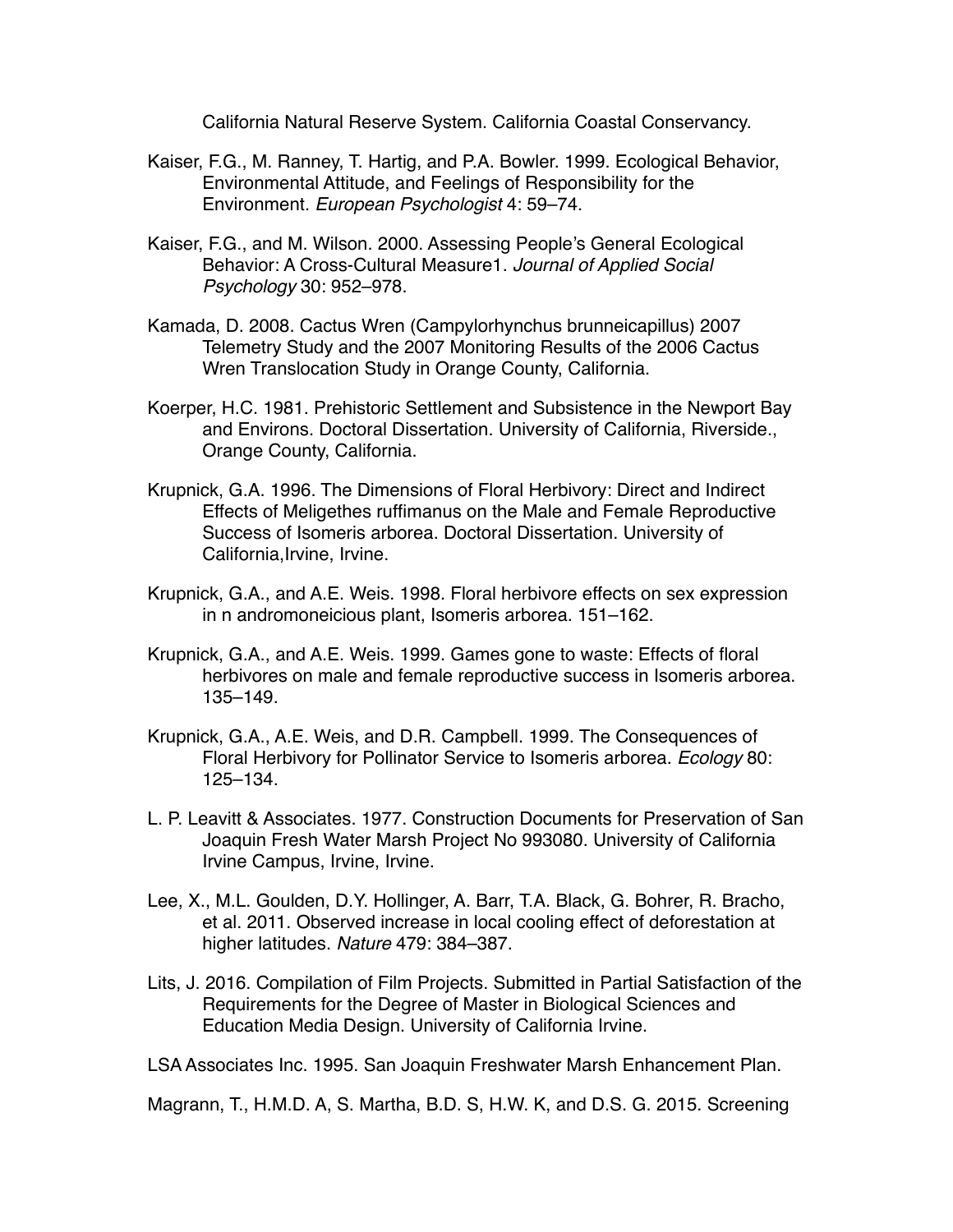Assessment of Cyanobacteria and Cyanotoxins in Southern California Lentic Habitats. *Environmental Management and Sustainable Development* 4: 91–111.

- Magrann, T., S. Dunbar, M. Sutula, D. Boskovic, W. Hayes, and P. Buchheim. 2010. Water Chemistry, phytoplankton diversity and community structure, and algal toxins. Submitted by Tracey Magrann to Loma Lind University in partial fulfillment of the Ph.D. University of California Irvine.
- Marchant, T.A., R. Alarcon, J.A. Simonsen, and H. Koopowitz. 1998. POPULATION ECOLOGY OF DUDLEYA MULTICAULIS (CRASSULACEAE); A RARE NARROW ENDEMIC. *Madroño* 45: 215– 220.
- Megan Webb, and Kirk Klausmeyer. 2015. California's Freshwater Conservation Blueprint.
- Mooney, K.A., R.T. Pratt, and M.S. Singer. 2012. The Tri-Trophic Interactions Hypothesis: Interactive Effects of Host Plant Quality, Diet Breadth and Natural Enemies on Herbivores. *PLoS ONE* 7: e34403.
- Nerhus, B.S. 2009. San Joaquin Marsh Wetland Enhancement Project Turtle Monitoring Report.
- Nerhus, B.S. 2016. The movements, habitat use, and population assessment of western pond turtles (Actinemys marmorata) in a Southern California seasonal wetland. M.S. CALIFORNIA STATE UNIVERSITY, LONG BEACH. Available at: http://gradworks.umi.com/10/10/10105256.html [Accessed December 1, 2016].
- OBrien, E.A. 1984. Heavy metals in the San Joaquin Marsh. Master of Science in Engineering. University of California,Irvine, Irvine.
- Orsak, L.J. 1977. The butterflies of Orange County, California. Center for Pathobiology, University of California, Irvine.
- Palacios-Fest, M. 1996. Paleoenvironmental Evolution of the Newport Bay Estuary: The Ostracode Perspective. Statistical Research, Inc, Tucson, Arizona.
- Palacios-Fest, M. 1998. Report on Ostracode Analysis of 1,081-cm Core from San Joaquin Marsh, Orange County, California. Statistical Research, Inc, Tucson, Arizona.
- Paul Galvin Harmsworth Associates. 2002. Report on avian surveys at the UC Natural Reserve Systems San Joaquin Marsh Reserve and Ecological Preserve. UC Natural Reserve System.

Pereira, W.L., and Associates. 1970. Long-Range Development Plan. University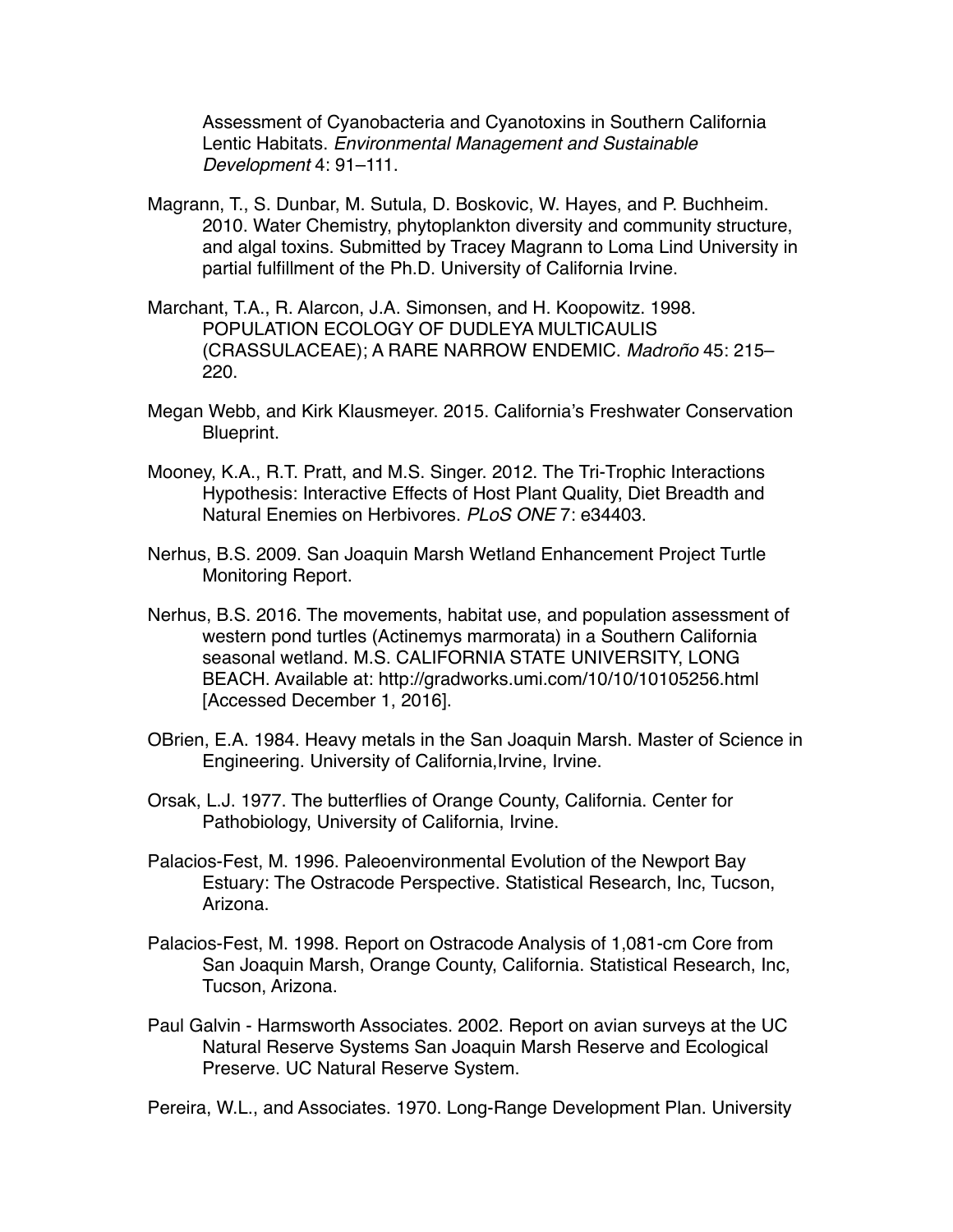of California, Irvine, Irvine, California.

Peter A. Bowler. CALGNAT 95 Poster Abstract.

- Philip Williams Associates Ltd., Wetlands Research Associates, Inc., and Hyden Associates Inc. 1991. San Joaquin Freshwater Marsh Enhancement Plan. City of Irvine, California Coastal Conservancy, and the University of California Natural Reserve System, Irvine.
- Philip Williams Lt.d, Michael Brandman Associates Associates, and Wetlands Research Associates. 1994. Stormwater Treatment Wetlands for the North Campus Development. University of California, Irvine, Irvine.
- Pierre, K.J.L., W.S. Harpole, and K.N. Suding. 2010. Strong feeding preference of an exotic generalist herbivore for an exotic forb: a case of invasional antagonism. *Biological Invasions* 12: 3025–3031.
- Ray, A. 2013. Compilation of Film Projects. Submitted in Partial Satisfaction of the Requirements for the Degree of Master in Biological Sciences and Education Media Design. University of California Irvine.
- Reznick, D. 1987. Fat and population cycles in the mosquitofish Gambusia affinis. 37–38.
- Reznick, D., E. Schultz, S. Morey, and D. Roff. 2006. On the virtue of being the first born: the influence of date of birth on fitness in the mosquitofish, Gambusia affinis. *Oikos* 114: 135–147.
- Ritschel, S.E. 1985. Breeding Ecology of the Red-Winged Blackbird (Agelaius phoeniceus); Tests of Models of Polygyny. Doctoral Dissertation. University of California, Irvine, Irvine.
- Rocha, A. 2005. Final Report: Understanding Annual Variability in Carbon Exchange in a Freshwater Marsh.
- Rocha, A. 2008. The Importance of Intrinsic Controls in Driving Interannual Net Ecosystem Production Variability. Doctoral Dissertation submitted to Earth System Sciences, University of California, Irvine as partial fulfillment of the Ph.D. University of California Irvine.
- Rocha, A.V., and M.L. Goulden. 2010. Drought legacies influence the long-term carbon balance of a freshwater marsh. *Journal of Geophysical Research: Biogeosciences* 115: n/a–n/a.
- Rocha, A.V., and M.L. Goulden. 2008. Large interannual CO2 and energy exchange variability in a freshwater marsh under consistent environmental conditions. *Journal of Geophysical Research: Biogeosciences* 113: n/a–n/ a.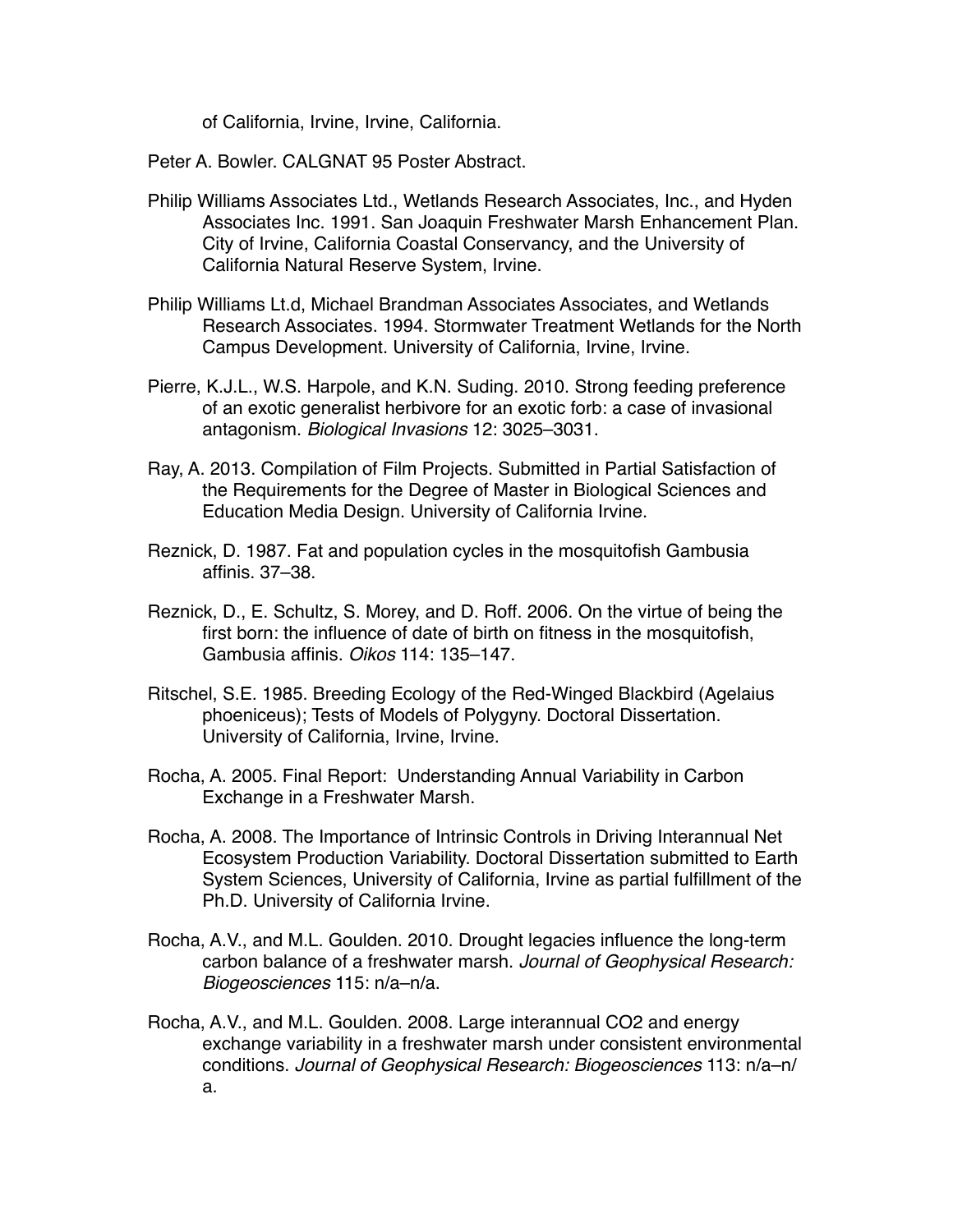- Rocha, A.V., and M.L. Goulden. 2009. Why is marsh productivity so high? New insights from eddy covariance and biomass measurements in a Typha marsh. *Agricultural and Forest Meteorology* 149: 159–168.
- Rocha, A.V., D.L. Potts, and M.L. Goulden. 2008. Standing litter as a driver of interannual CO2 exchange variability in a freshwater marsh. *Journal of Geophysical Research: Biogeosciences* 113: n/a–n/a.
- Schoenherr, A.A. 2011. Wild and Beautiful: A Natural History of Open Spaces in Orange County.
- Schussler, G.F. 1970. Studies on the Hybridization, Competition, and Community Ecology of a Coastal Opuntia-complex in Southern California. Doctoral Dissertation. University of California, Irvine, Irvine.
- Sea and Sage Audubon Society. 2010. Sea and Sage Audubon Christmas Bird Count. Area 13 of the Coastal CBC – at the UCI Marsh "San Joaquin Marsh."
- Sexton, C.W., and G.L. Hunt. 1979. An annotated checklist of the birds of Orange County, California. Department of Ecology and Evolutionary Biology, University of California.
- Simon, M. 2017. Elucidating the Joint Effects of Biotic and Abiotic Factors on Species Invasion: A Trait-based Approach. UCLA. Available at: https:// escholarship.org/uc/item/576611s3 [Accessed December 21, 2017].
- Smith-Downey, N.V., J.T. Randerson, and J.M. Eiler. 2008. Molecular hydrogen uptake by soils in forest, desert, and marsh ecosystems in California. *Journal of Geophysical Research: Biogeosciences* 113: n/a–n/a.
- Speed, D.C. 1972. An introductory survey of the macroscopic benthic fauna of selected ponds in the San Joaquin Marsh.
- Strauch, C. 1909. The marsh. *In* 22–25.
- Talluto, M. 2005. Historical change in California's shrublands: The effects of resources and fire on grassland encroachment. Masters Thesis submitted to the Department of Ecology and Evolutionary Biology, University of California, Irvine in partial fulfillment of the Masters Degree. University of California Irvine.
- Talluto, M.V., K.N. Suding, and P.A. Bowler. 2006. Factors affecting understory establishment in coastal sage scrub restoration. *Madroño* 53: 55–59.

The Irvine Company. 1973. General Plan.

Trimble, S.W. 1997. Contribution of Stream Channel Erosion to Sediment Yield